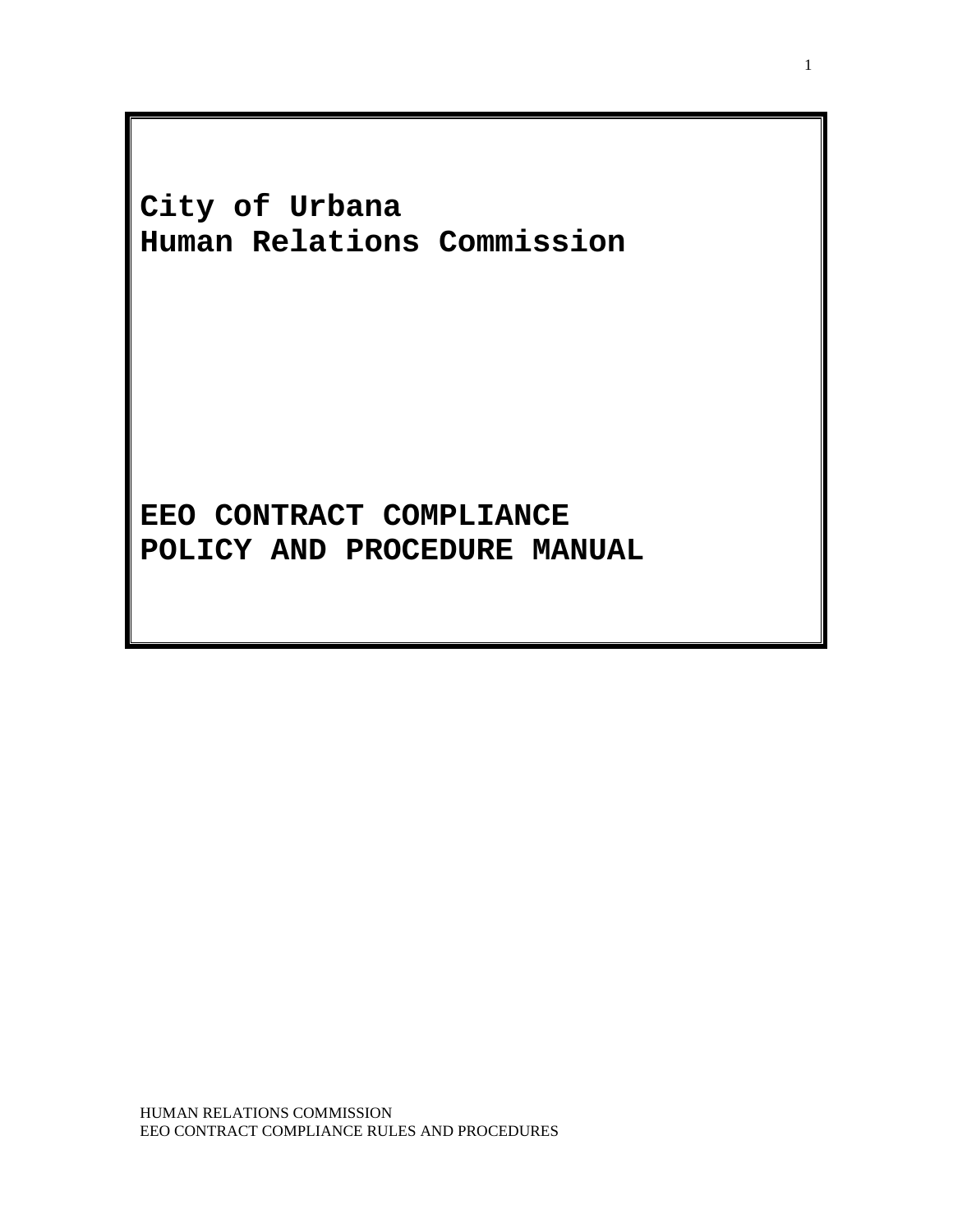# **URBANA HUMAN RELATIONS COMMISSION EEO CONTRACT COMPLIANCE POLICY AND PROCEDURES**

# **TABLE OF CONTENTS**

|                                              | Page    |
|----------------------------------------------|---------|
| Scope                                        | 1       |
| Purpose                                      | 1       |
| <b>Definitions</b>                           | $1 - 2$ |
| <b>City Contractors and Vendors</b>          | $2 - 3$ |
| <b>City Contractors</b>                      | $3-6$   |
| Determination of Non-Compliance              | $6 - 7$ |
| Remedies for Non-Compliance                  | 8       |
| Judicial Interpretation                      | 8       |
| <b>Amendments to Policies and Procedures</b> | 8       |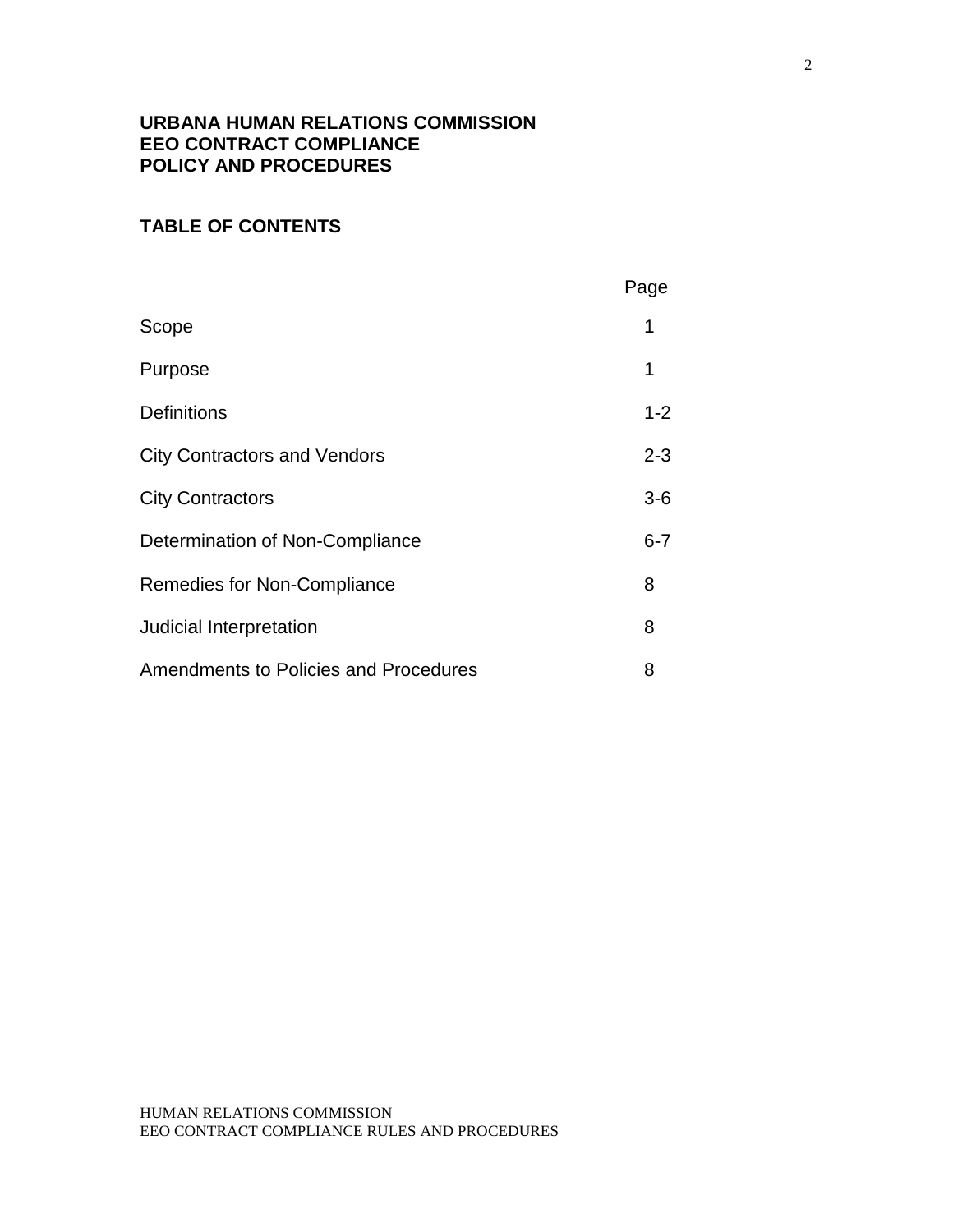### **URBANA HUMAN RELATIONS COMMISSION EEO CONTRACT COMPLIANCE POLICY AND PROCEDURES**

SCOPE: All City contractors and vendors

PURPOSE: The denial of equal employment opportunity because of race, color, religion, sex or national origin in connection with the expenditure of public moneys denies federal and state constitutional rights, deprives citizens of earnings necessary to maintain a reasonable standard of living, excludes citizens from rightful participation in the benefits of public expenditures and contributes to urban violence and decay. It is the policy of the City to remove present effects of past discrimination and henceforth to guarantee and affirmatively provide for all citizens equal employment opportunity.

DEFINITIONS: The following words, terms and phrases, when used in this article, shall have the meanings ascribed to them in this article, except where the context clearly indicates a different meaning:

*Contracting entity* means the legal entity that has signed a contract to provide services or perform work or to provide personal property or a combination thereof to or on behalf of the City.

*Contractor* means any person who contracts with the city for the construction, rehabilitation, alteration, conversion, demolition or repair of buildings, highways or other improvements to real property in a total amount greater than twenty-five thousand dollars (\$25,000.00). This definition will include subcontractors that contract with contractors. Suppliers of only materials to the contractor shall not be considered to be a subcontractor for this purpose.

*Construction contract* means any contract to which the City is a party for the construction, rehabilitation, alteration, conversion, demolition or repair of buildings, highways or other improvements to real property.

*Construction subcontractor* means any person who contracts with a construction contractor in an amount greater than the administrative purchasing limit for any single construction contract.

*Employment practice* means any pattern of employer action that affects employee recruiting, referral, screening, selection, training, apprenticeships, compensation, placement, promotion, working conditions, seniority, layoffs or terminations.

HUMAN RELATIONS COMMISSION EEO CONTRACT COMPLIANCE RULES AND PROCEDURES *Labor organization* includes any organization or labor union, craft union, or any voluntary unincorporated association designed to further the cause of the rights of union labor which is constituted for the purpose, in whole or in part, of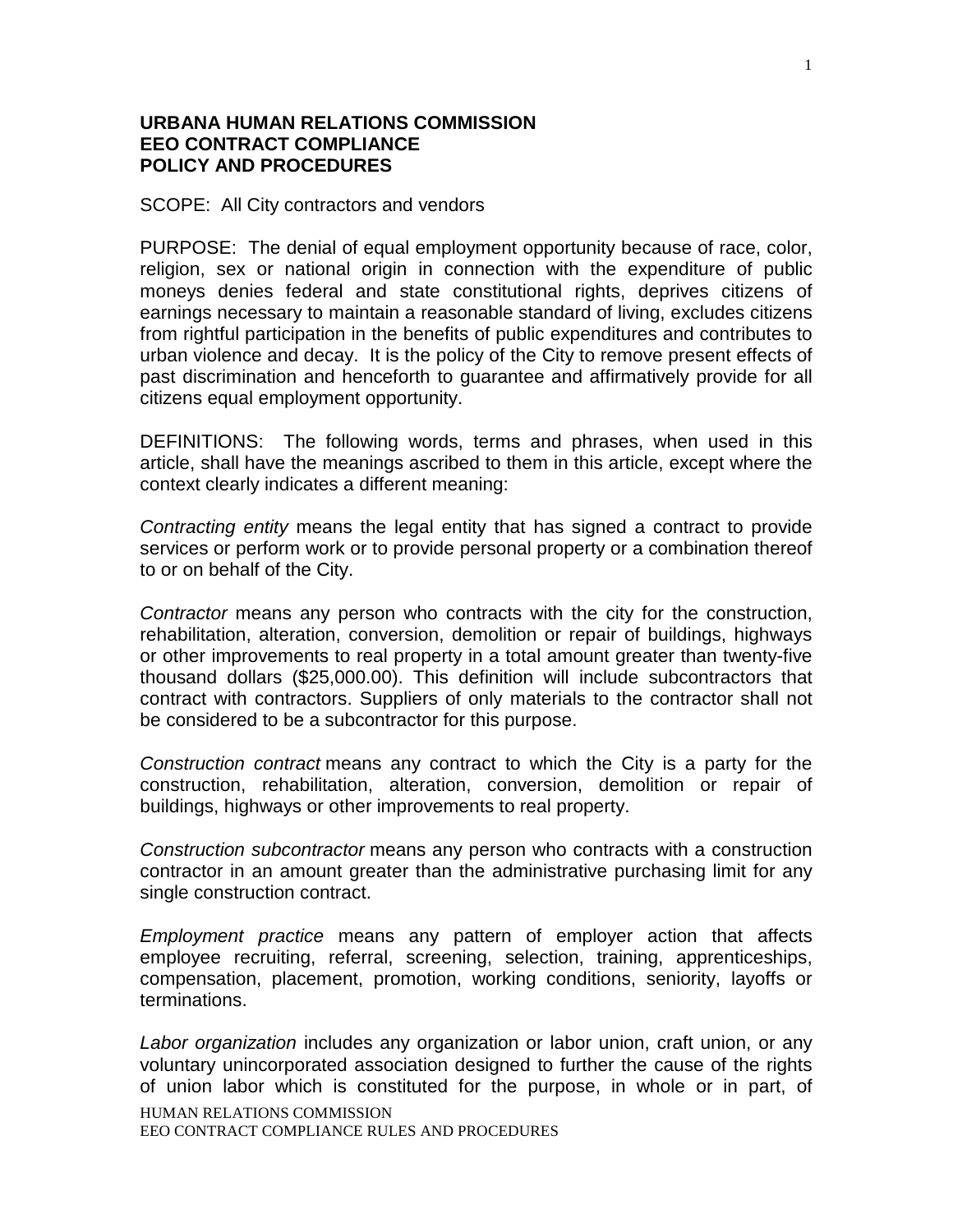collective bargaining or of dealing with employers concerning grievances, terms, or conditions of employment, including apprenticeships or applications for apprenticeships.

*Vendor* means any person who sells goods or services to the city in nonconstruction contracts and any financial depository in which the city deposits funds in a total amount greater than thirty thousand dollars (\$30,000.00).

POLICY: The City shall not contract with any contractor, purchase goods or services from any vendor, or maintain financial relations with any financial institution, which does not first submit to the Human Relations Commission a written commitment through an affirmative action program to remove the present effects of past discrimination and to guarantee and affirmatively provide equal opportunity. Such commitment must:

(a) Set out and agree to maintain specific employment practices and policies sufficient to achieve equal opportunity;

(b) Set out specific goals for minority participation in performance of any contract with the City;

(c) Agree to submit to the Human Relations Commission, upon request, written evidence of the effectiveness of the above-required practices, policies and goals;

(d) Agree to submit to the Human Relations Commission, upon request, statistical data concerning employee composition on race, color, job description and compensation.

(e) Agree to distribute copies of the above commitment to all persons who participate in recruitment, screening, referral and selection of job applicants or prospective job applicants.

CITY CONTRACTORS AND VENDORS:

(a) *Terms in all contracts.* All contracts for purchases entered into by the City, except as excluded by this policy, shall include the following provisions:

(1) *Non-discrimination pledge.* The contracting entity shall not discriminate against any employee during the course of employment or applicant for employment because of race, color, creed, class, national origin, religion, sex, age, marital status, physical or mental disability, personal appearance, sexual orientation, family responsibilities, matriculation, political affiliation or any other legally protected group status.

HUMAN RELATIONS COMMISSION EEO CONTRACT COMPLIANCE RULES AND PROCEDURES (2) *Notices.* The contracting entity shall post notices regarding nondiscrimination in conspicuous places available to employees and applicants for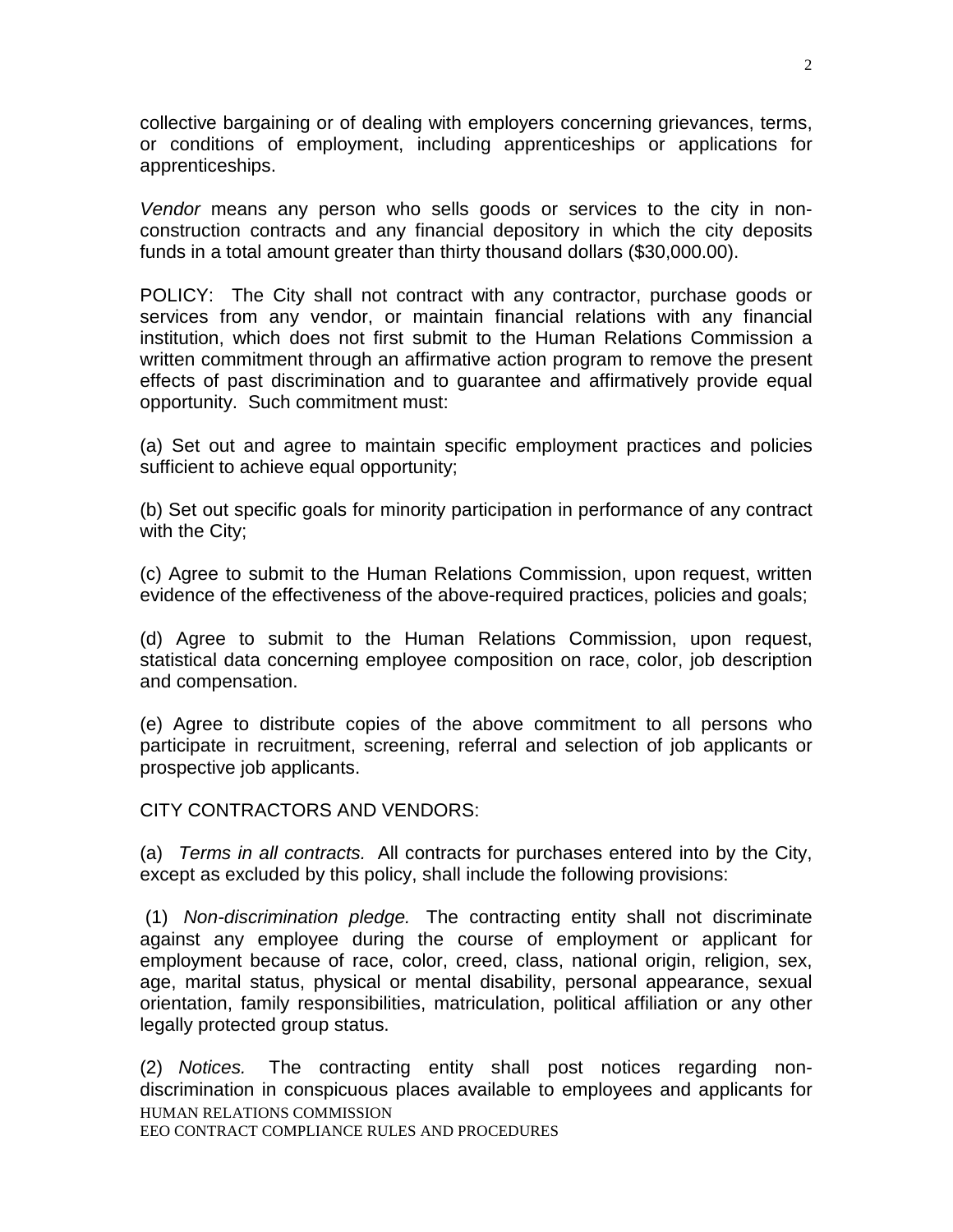employment. The notices shall be provided by the City, setting forth the provisions of the nondiscrimination pledge.

(3) *Solicitation and ads for employment.* The contracting entity shall, in all solicitations and advertisements for employees placed by or on behalf of the contracting entity state that all qualified applicants will receive consideration for employment as provided for in the City's Human Rights Ordinance. An advertisement in a publication may state "This is an Equal Opportunity Employer," which statement shall meet the requirements of this section.

(4) *EEO Compliance.* The contracting entity shall make good faith efforts to ensure compliance with the goals and procedures of these Policies and Procedures.

(5) *Review of employment practices.* The City may periodically review the employment practices and procedures of contracting entities to determine compliance with the provisions of this article, and require such entities to file the appropriate reports as required by these Policies and Procedures.

(6) *Notice to other agencies.* The City shall, in appropriate cases, notify the concerned contracting agency, the Illinois Department of Human Rights, the United States Department of Justice, or other appropriate federal, state or city agencies whenever it has reason to believe that practices of any contracting entity have violated any provision of law relating to human rights.

## CITY CONTRACTORS:

(1) *Employment relations.* The contracting entity shall send prior to the effective date of the contract to each labor union, employment service agency, or representative of workers with which the contracting entity has a collective bargaining agreement or other contract or understanding, a notice as set forth in section (2) advising the labor union, worker representative, employment service agency of the contracting entity's commitment under the non-discrimination pledge.

(2) *Access to books.* The contracting entity shall permit access to all books, records and accounts pertaining to its employment practices by the Human Relations Office or designee for purposes of investigation to ascertain compliance with this provision.

(3) *Reports.* The contracting entity shall provide periodic compliance reports to the Human Relations Office, upon request. Such reports shall be within the time and in the manner proscribed by the City and describe efforts made to comply with the provisions of this policy.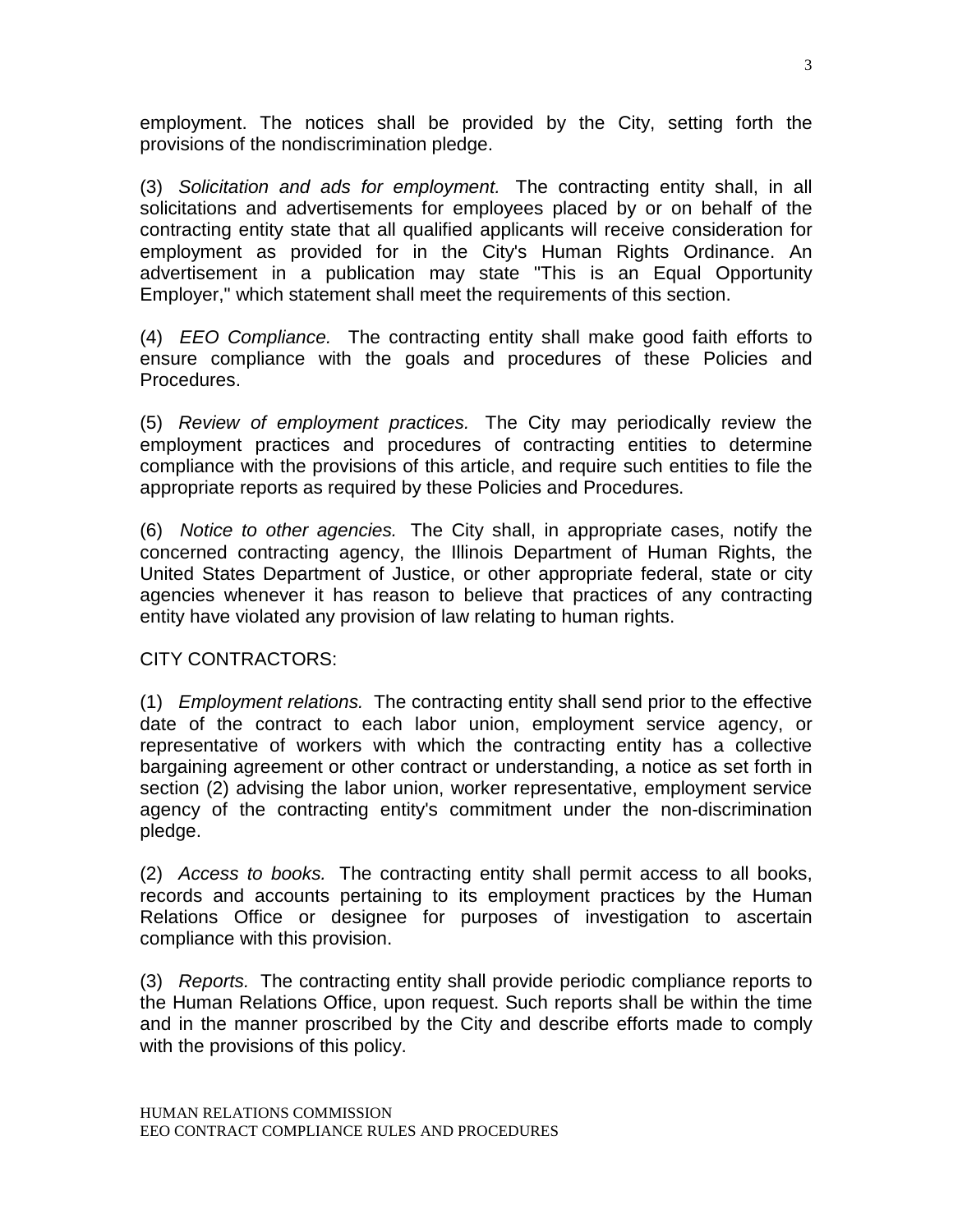(4) *Inspections*. The contracting entity shall fully cooperate with any on-site inspections conducted by the Urbana Human Relations Officer or his designee. Such inspections shall include an interview with the on-site supervisor as well as a count of on-site workforce composition. Such inspections shall be conducted at least once per month for any and all City contracted worksites.

(5) *Subcontractors.* The contractor shall include the provisions of the foregoing paragraphs in every subcontract so that the provisions will be binding upon each subcontractor.

(6) *Provisional Certification.* Should the Human Relations Commission identify significant areas of concern in regards to equal employment opportunity, the contracting entity may be issued a provisional certification. This certification is intended to provide the contracting entity with an opportunity to improve its efforts towards increasing diversity within its workforce. While on provisional certification, the Human Relations Commission may request additional documentation that demonstrates the contracting entities' good faith efforts towards achieving equal employment opportunity.

"Good Faith Effort" means documented actions reasonably calculated to meet an established hiring goal or to correct or eliminate deficiencies or deviations from accepted equal employment opportunity practices or those practices recommended or required by the United States Office of Federal Contract Compliance Programs or its successors, or Uniform Guidelines on Employee Selection Procedures promulgated by the United States Equal Opportunity Commission or its successor.

Contractors receiving a "provisional certification" shall document and submit all good faith efforts to improve EEO compliance. Upon review, the Contractor shall provide, at minimum the following information: (1) total positions vacated, (2) total positions filled, (3) total applicants for vacant positions, (4) total minority applicants for vacant positions, (5) total female applicants for vacant positions and (6) any and all "good faith efforts" to either recruit or increase the representation in the applicant pool of qualified minority and women applicants. Some methods of increasing these pools are listed below. While the Contractor is under no obligation to implement any of the measures provided below, good faith implementation of such efforts will be strongly favored by the Commission in evaluating the Contractor's compliance program.

1. Ensure and maintain a working environment free of harassment, intimidation, and coercion at all sites, and in all facilities at which the Contractor's employees are assigned to work. The Contractor shall specifically ensure that all supervisory personnel are aware of and carry out the Contractor's obligation to maintain such a working environment, with specific attention to minority or female individuals working at such sites or in such facilities.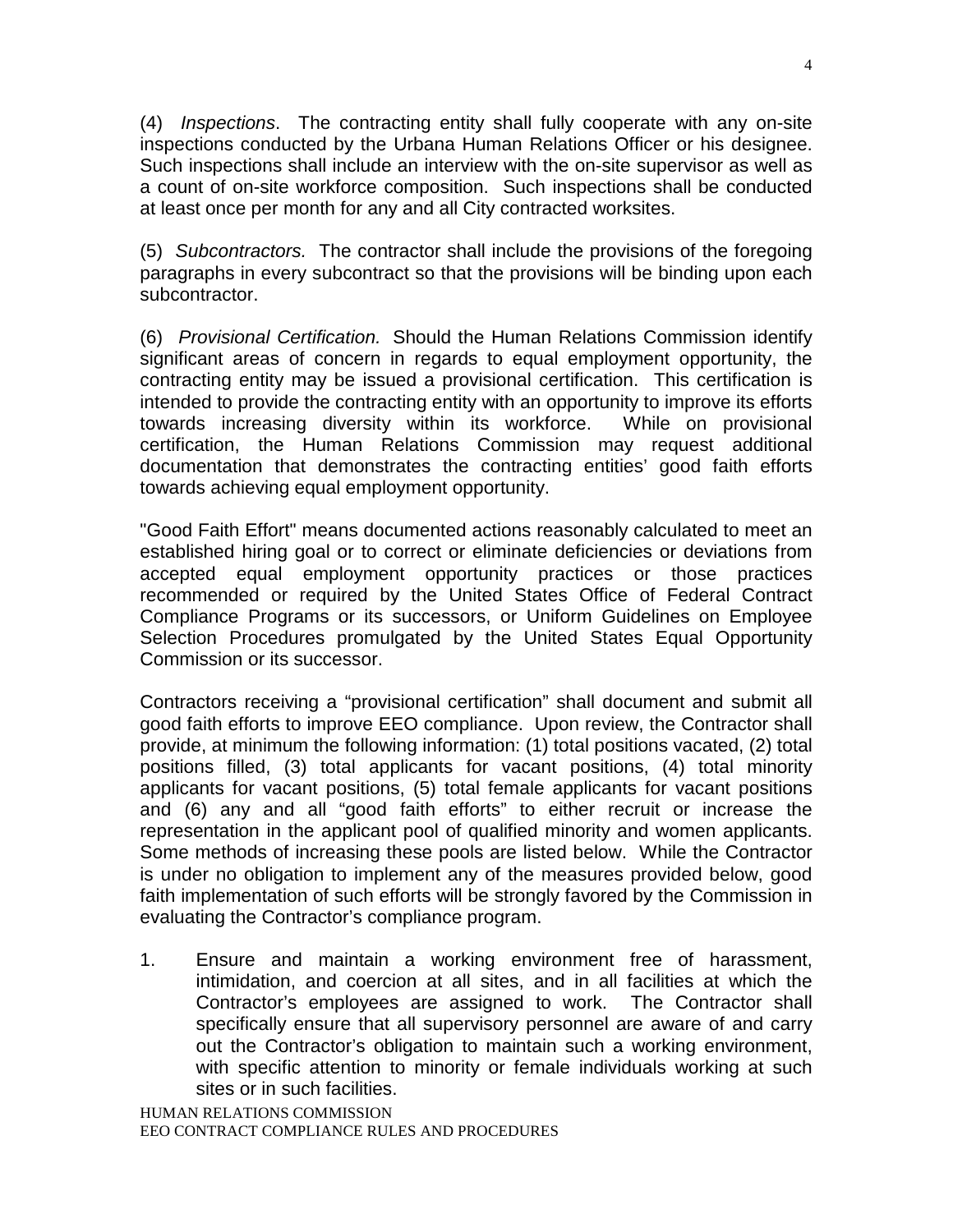- 2. Disseminate the Contractor's EEO Statement and Sexual Harassment Policy:
	- a. by providing notice of the policies to unions and training programs and requesting their cooperation in assisting the Contractor in meeting EEO/AA obligations;
	- b. by including it in any policy manual and collective bargaining agreement; by publicizing it in the company newsletter, annual reports, etc.;
	- c. by specific review of the policy with all management personnel and with all minority and female employees at least once a year; and
	- d. by posting the company EEO/AA policy statement on bulletin boards accessible to all employees at each location where construction work is performed.
- 3. Disseminate the Contractor's EEO policy commitment externally by including it in any advertising in the news media, specifically including minority and female news media. Provide written notification to and discuss the Contractor's EEO policy with other Contractors and Subcontractors with whom the Contractor does or anticipates doing business.
- 4. Provide immediate written notification to the Urbana Human Relations Office when the union or unions with which the Contractor has a collective bargaining agreement has not referred to the Contractor a minority person or woman sent by the Contractor, or when the Contractor has other information that the union's referral process has impeded the Contractor's efforts to meet its obligations.
- 5. The Contractor shall designate a responsible official to monitor all employment related activity to ensure that the company EEO policy is being carried out, to submit reports relating to the provisions hereof as may be required by the City and to maintain records. Records shall at least include for each employee the name, address, telephone numbers, construction trade, union affiliation if any, employee identification number when assigned, race, gender, status, hours worked per week in the indicated trade, rate of pay, and locations at which the work was performed. Records shall be maintained in an easily understandable and retrievable form; however, to the degree that the existing records satisfy the requirement, Contractors shall not be required to maintain separate records.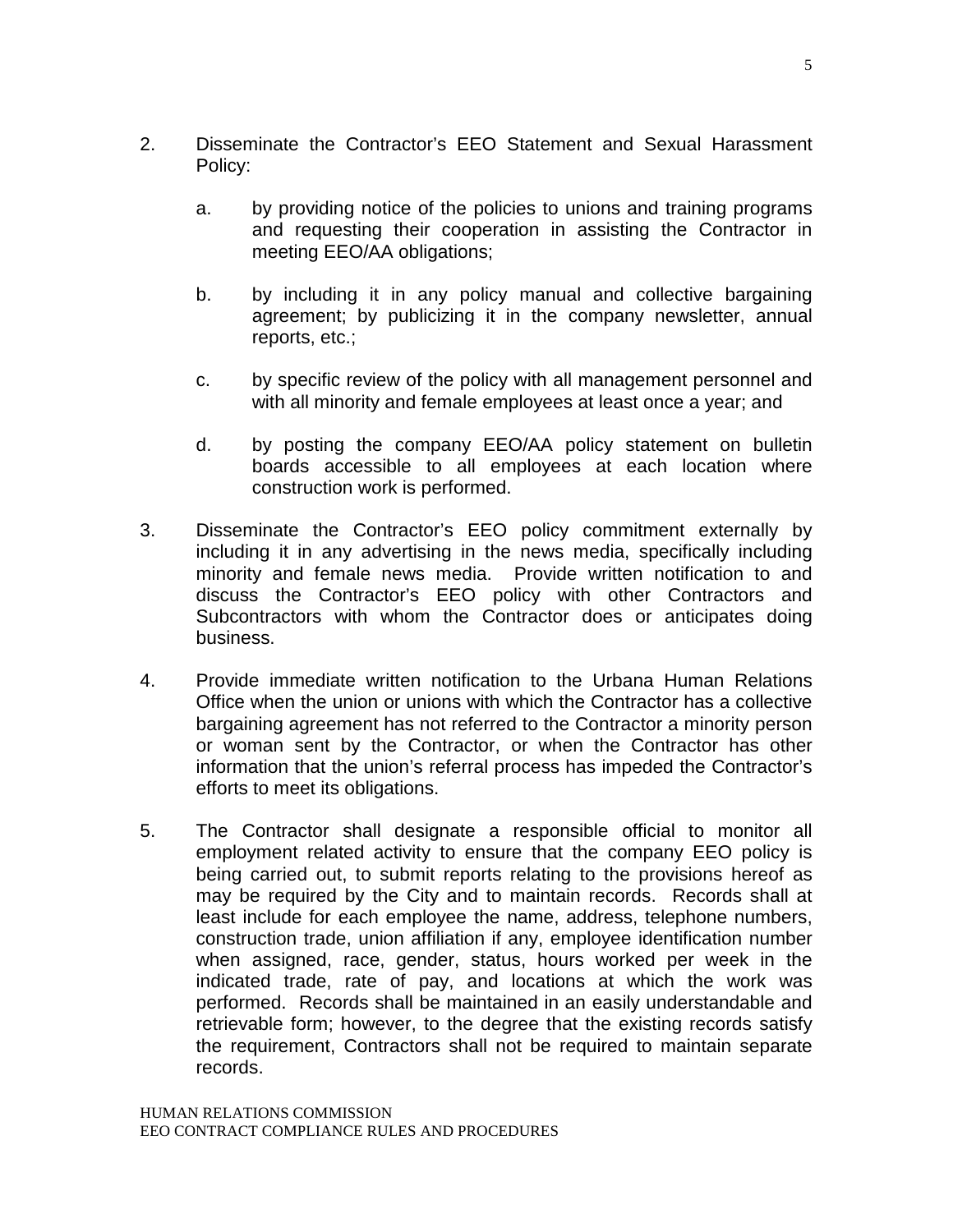- 6. Encourage present minority and female employees to recruit other minority persons and women and, where reasonable, provide after school, summer and vacation employment to minority and female youth both on the site and in other areas of a Contractor's work force.
- 7. Establish and maintain a current list of minority and female recruitment sources, provide written notification to minority and female recruitment sources and to community organizations when the Contractor or its union have employment opportunities available, and maintain all records of the organizations' responses.
- 8. Maintain a current file of the names, addresses and telephone number of each minority and female off-the-street applicant and minority of female referral from a union, a recruitment source or community organization and of what action was taken with respect to each such individual. If such individual was sent to the union hiring hall for referral and was not referred to the Contractor by the union or, if referred, not employed by the Contractor, this shall be documented in the file with the reason therefore, along with whatever additional actions the Contractor may have taken.
- 9. Develop on-the-job training opportunities and/or participate in training programs for the area which expressly include minorities and women, including upgrading programs and apprenticeship and trainee programs relevant to the Contractor's employment needs. The Contract shall provide notice of these programs to the sources complied under paragraph 6.
- 10. Conduct an annual review of the company's EEO policy obligations under these specifications with all employees having any responsibility for hiring, assignment, layoff, termination or other employment decisions including specific review of these items with on-site supervisory personnel such as Superintendent, general foremen, etc., prior to the initiation of construction work at any job site. A written record shall be made and maintained identifying the time and place of these meetings, persons attending, subject matter discussed, and dispositions of the subject matter.

## DETERMINATION OF NON-COMPLIANCE

In the event that a contractor (1) fails to comply with the above subsections and/or (2) fails to demonstrate good faith efforts to achieve workforce diversity or (3) fails to comply with any provision of city, state or federal law relations to human rights, the City will take the followings actions:

1. Notify the Contractor that the Human Relations Commission has made initial determination of non-compliance. Such notification shall specific the nature and type of non-compliance.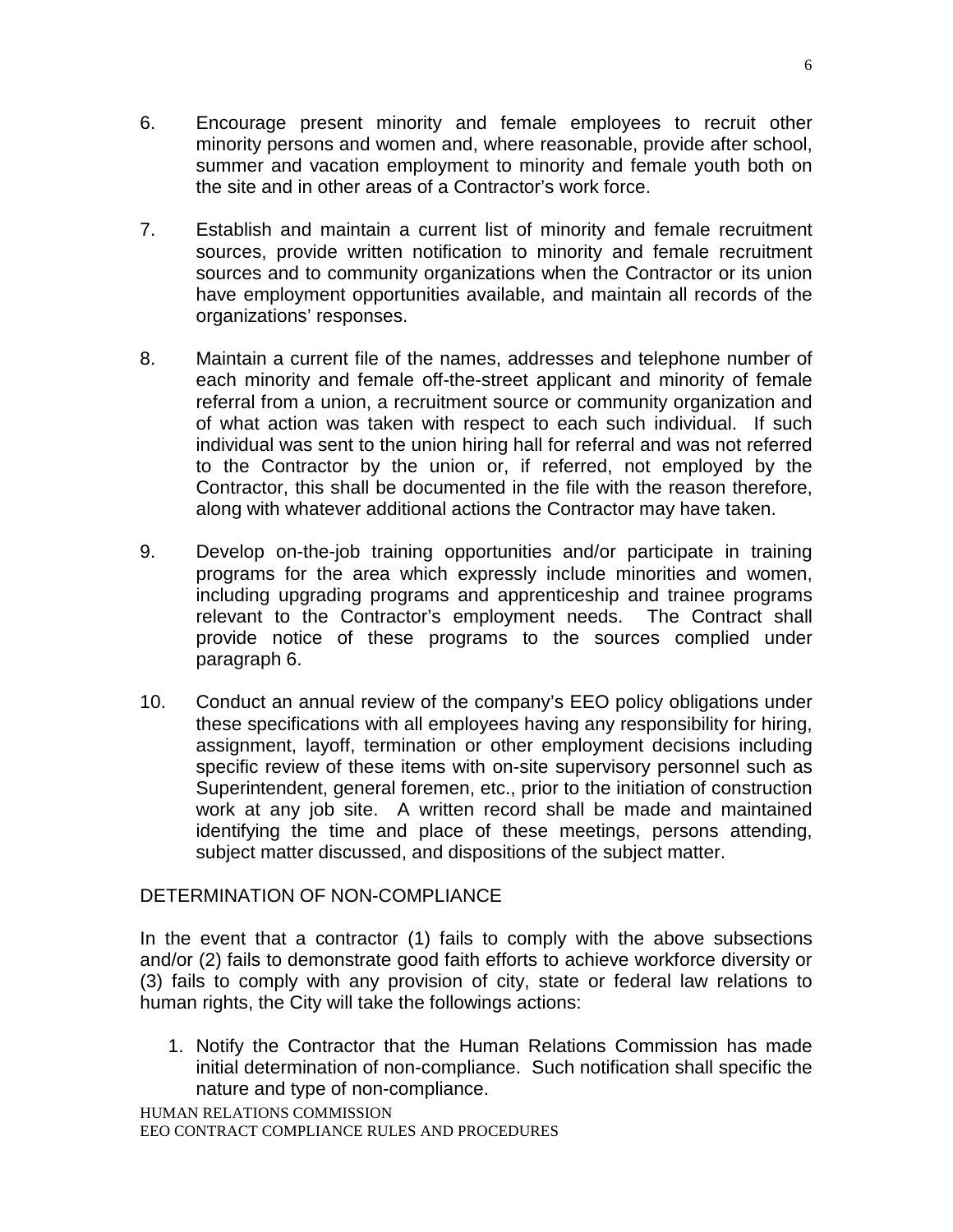- 2. Provide an opportunity for the Contractor to submit additional documentation of good faith efforts
- 3. Determine a date on which the Human Relations Commission's initial determination will be reviewed. Such review will generally occur at the regularly scheduled Human Relations Commission meeting immediately subsequent to the meeting at which the initial determination of noncompliance was made. At this meeting, the Contractor will be given the opportunity to provide public input regarding its compliance efforts. Interested members of the public will also have the opportunity to offer opinions regarding the Contractor's compliance efforts. At the conclusion of the discussion, the Human Relations Commission will determine by simple majority vote whether the Contractor is in compliance.
- 4. If the Human Relations Commission determines that the Contractor is not in compliance with EEO standards, the Chair of the Human Relations Commission shall report such non-compliance to the Mayor pursuant to Section 2-119(c)(3) and (4) of the Urbana City Code. The abovereferenced Code states in part:

*(3) The commission on human relations chairperson shall inform a noncomplying person of the nature and extent of noncompliance. If the noncompliance persists, the chairperson of the human relations commission, the mayor and the noncomplying person shall together examine the charges of noncompliance and, if the mayor concurs in the findings of noncompliance, the noncomplying person shall be ineligible to contract with, sell materials or services to, or maintain financial relations with the city. Noncompliance by a person already under contract shall be deemed a material breach of contract.* 

*(4) Any person held ineligible under subsection (c)(3) above or the human relations commission, if not in concurrence with the ruling of the mayor, may appeal in writing to the city council, provided such appeal is filed with the city clerk at least five (5) days prior to the council meeting at which such appeal will be considered. The city council, on the basis of written appeal and of the report of the mayor, shall affirm, amend or reverse the action of the mayor.* 

7